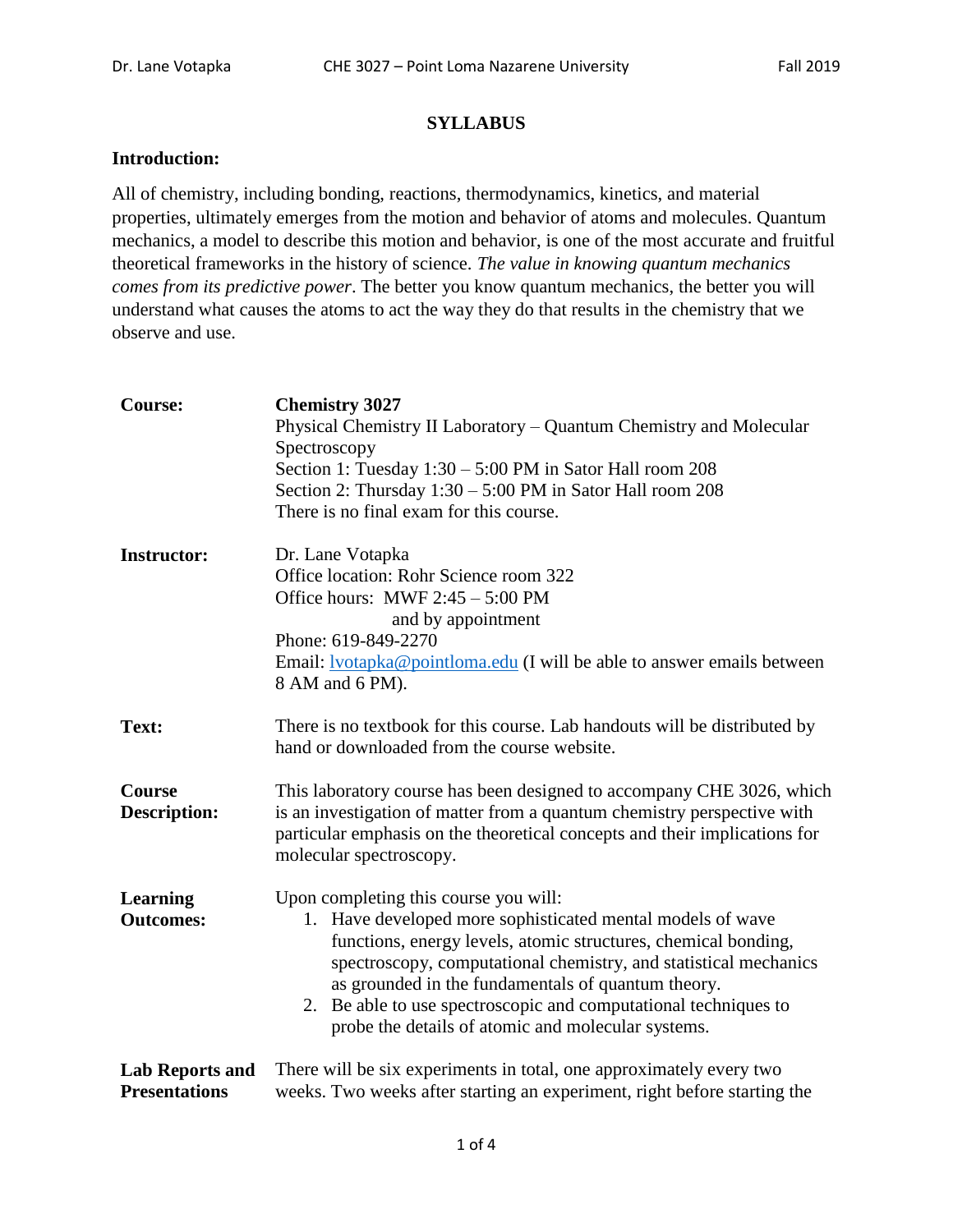next experiment, you will need to submit your lab report, make a presentation, or conduct a "chalk talk". More details about these assignments will be described in the first few lab sessions or through handouts, or both.

Attendance: Regular and punctual attendance at all classes is considered essential to optimum academic achievement. If the student is absent from more than 10 percent of class meetings, the faculty member can file a written report which may result in de-enrollment. If the absences exceed 20 percent, the student may be de-enrolled without notice until the university drop date or, after that date, receive the appropriate grade for their work and participation. See [Academic Policies](http://catalog.pointloma.edu/content.php?catoid=18&navoid=1278) in the Undergraduate Academic Catalog.

> ADDITIONAL NOTE: The above paragraph is the official PLNU policy, but I think that the timing of this lab course can be a bit more flexible than usual. Everyone should plan to arrive at the beginning of the section time on the first day of an experiment for your fellow students' presentations and my instructions for how to conduct that week's experiment. After that, since equipment is scarce, we will have to take turns using equipment, and you are free to come and go if it isn't your turn to run the experiment. If you've already performed your experiment for that week, you don't have to come in, but I will try to accommodate you during that time to answer your questions or allow you to re-conduct your experiment if you desire to.

**Grading:** You'll submit six reports, presentations, or chalk talks, but I'll drop the lowest grade. That leaves five lab reports, presentations, or chalk talks at 20% each.

| A         | 90% | C            | 70%   |
|-----------|-----|--------------|-------|
| A-        | 88% | $C-$         | 68%   |
| B+        | 86% | $D+$         | 66%   |
| B         | 80% | D            | 60%   |
| В-        | 78% | $D-$         | 58%   |
| $C_{\pm}$ | 76% | $\mathbf{F}$ | < 58% |

**Lecture:** CHE 3026 is a separate lecture course related to this material

**PLNU Mission** To teach ~ to shape ~ to send

Point Loma Nazarene University exists to provide higher education in a vital Christian community where minds are engaged and challenged, character is modeled and formed, and service is an expression of faith. Being of Wesleyan heritage, we strive to be a learning community where grace is foundational, truth is pursued, and holiness is a way of life.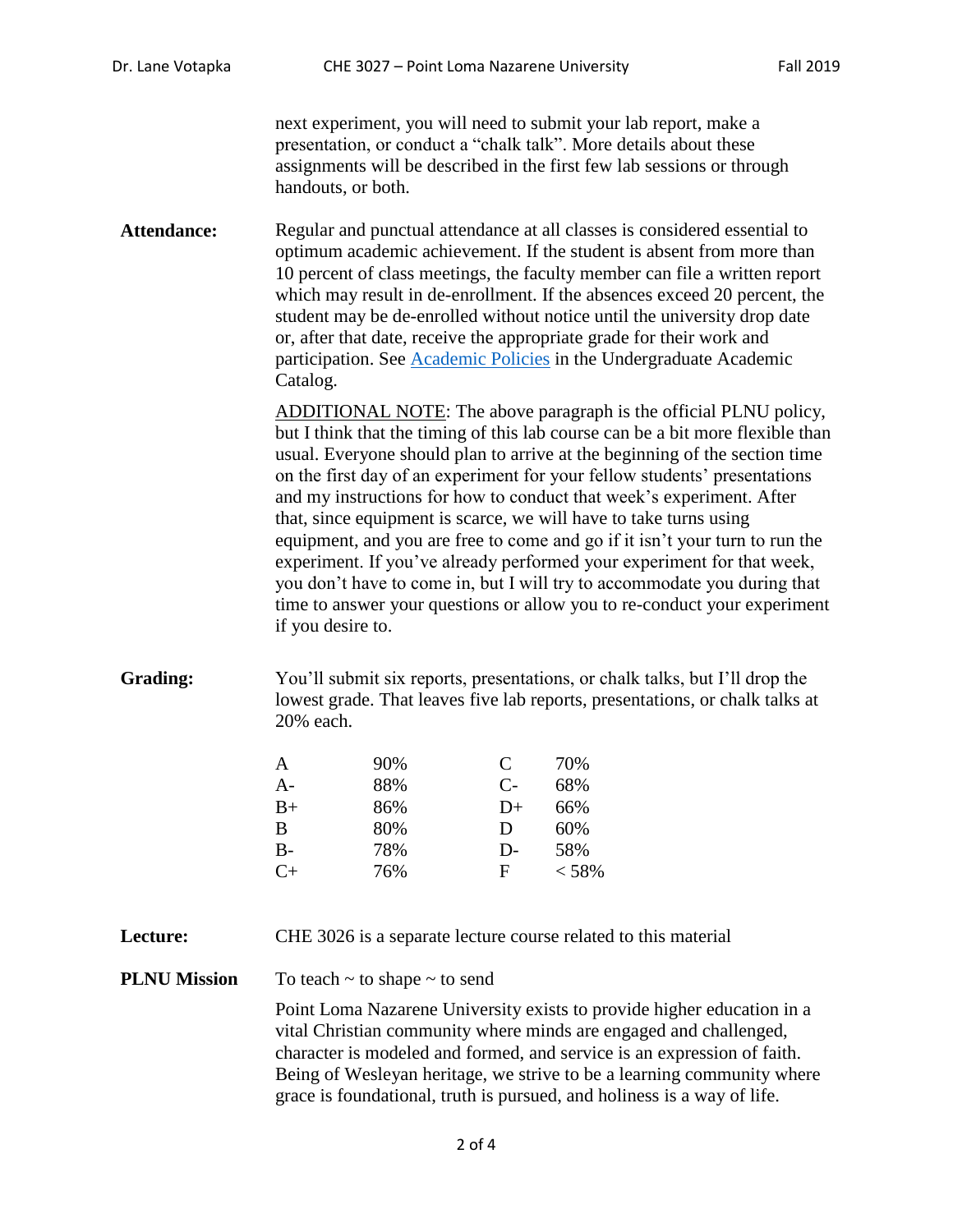| <b>Course Credit</b><br>Hour<br><b>Information</b>      | In the interest of providing sufficient time to accomplish the state Course<br>Learning Outcomes, this class meets the PLNU credit hour policy for a 1<br>unit class delivered over 16 weeks. Specific details about how the class<br>meets the credit hour requirement can be provided upon request.                                                                                                                                                                                                                                                                                                                                                                                                                                                                                                                                                                                                                                                                                                                                                                                                                                                                                                                                                                                                                                                                                                                                                                                                                                                                                                                                                                                                                                                                                       |  |  |
|---------------------------------------------------------|---------------------------------------------------------------------------------------------------------------------------------------------------------------------------------------------------------------------------------------------------------------------------------------------------------------------------------------------------------------------------------------------------------------------------------------------------------------------------------------------------------------------------------------------------------------------------------------------------------------------------------------------------------------------------------------------------------------------------------------------------------------------------------------------------------------------------------------------------------------------------------------------------------------------------------------------------------------------------------------------------------------------------------------------------------------------------------------------------------------------------------------------------------------------------------------------------------------------------------------------------------------------------------------------------------------------------------------------------------------------------------------------------------------------------------------------------------------------------------------------------------------------------------------------------------------------------------------------------------------------------------------------------------------------------------------------------------------------------------------------------------------------------------------------|--|--|
| PLNU copyright<br>policy                                | Point Loma Nazarene University, as a non-profit educational institution,<br>is entitled by law to use materials protected by the US Copyright Act for<br>classroom education. Any use of those materials outside the class may<br>violate the law.                                                                                                                                                                                                                                                                                                                                                                                                                                                                                                                                                                                                                                                                                                                                                                                                                                                                                                                                                                                                                                                                                                                                                                                                                                                                                                                                                                                                                                                                                                                                          |  |  |
| <b>PLNU</b> Academic<br><b>Honesty Policy</b>           | Students should demonstrate academic honesty by doing original work<br>and by giving appropriate credit to the ideas of others. Academic<br>dishonesty is the act of presenting information, ideas, and/or concepts as<br>one's own when in reality they are the results of another person's<br>creativity and effort. A faculty member who believes a situation involving<br>academic dishonesty has been detected may assign a failing grade for that<br>assignment or examination, or, depending on the seriousness of the<br>offense, for the course. Faculty should follow and students may appeal<br>using the procedure in the university Catalog. See Academic Policies for<br>definitions of kinds of academic dishonesty and for further policy<br>information.                                                                                                                                                                                                                                                                                                                                                                                                                                                                                                                                                                                                                                                                                                                                                                                                                                                                                                                                                                                                                   |  |  |
| <b>PLNU</b> Academic<br><b>Accommodations</b><br>policy | While all students are expected to meet the minimum standards for<br>completion of this course as established by the instructor, students with<br>disabilities may require academic adjustments, modifications or auxiliary<br>aids/services. At Point Loma Nazarene University (PLNU), these<br>students are requested to register with the Disability Resource Center<br>(DRC), located in the Bond Academic Center. (DRC@pointloma.edu or<br>619-849-2486). The DRC's policies and procedures for assisting such<br>students in the development of an appropriate academic adjustment plan<br>(AP) allows PLNU to comply with Section 504 of the Rehabilitation Act<br>and the Americans with Disabilities Act. Section 504 (a) prohibits<br>discrimination against students with special needs and guarantees all<br>qualified students equal access to and benefits of PLNU programs and<br>activities. After the student files the required documentation, the DRC, in<br>conjunction with the student, will develop an AP to meet that student's<br>specific learning needs. The DRC will thereafter email the student's AP<br>to all faculty who teach courses in which the student is enrolled each<br>semester. The AP must be implemented in all such courses.<br>If students do not wish to avail themselves of some or all of the elements<br>of their AP in a particular course, it is the responsibility of those students<br>to notify their professor in that course. PLNU highly recommends that<br>DRC students speak with their professors during the first two weeks of<br>each semester about the applicability of their AP in that particular course<br>and/or if they do not desire to take advantage of some or all of the<br>elements of their AP in that course. |  |  |